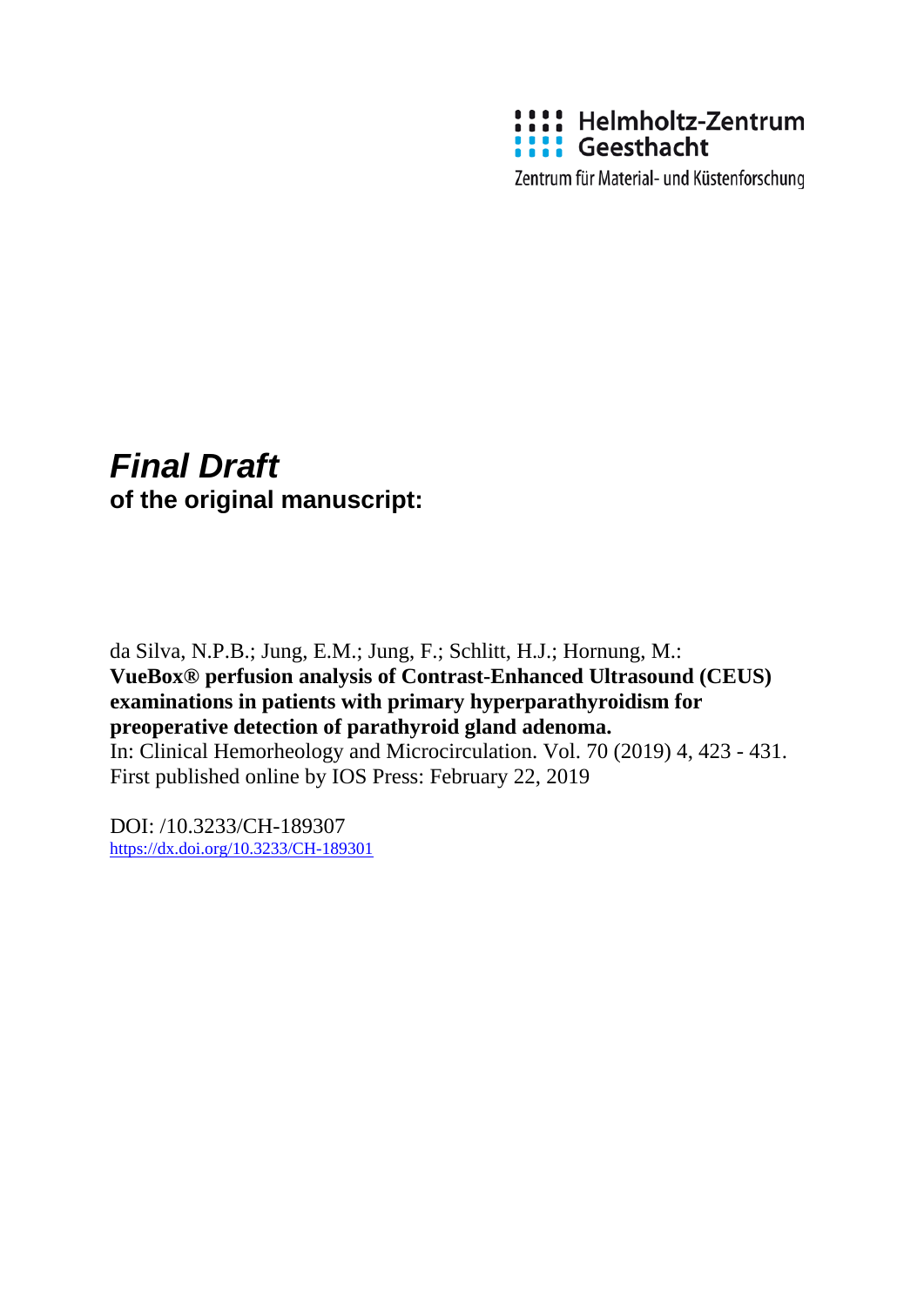# **VueBox® perfusion analysis of Contrast-Enhanced Ultrasound (CEUS) examinations in patients with primary hyperparathyroidism for preoperative detection of parathyroid gland adenoma**

Natascha Platz Batista da Silva<sup>1</sup>, Ernst Michael Jung<sup>1</sup>, Friedrich Jung<sup>3</sup>, Hans J. Schlitt<sup>2</sup> and Matthias Hornung2

- <sup>1</sup> Department of Radiology, University Hospital Regensburg, Germany
- <sup>2</sup> Department of Surgery, University Hospital Regensburg, Germany
- <sup>3</sup> Institute of Biomaterial Science and Berlin-Brandenburg Centre for Regenerative Therapies, Helmholtz-Zentrum Geesthacht, Teltow, Germany

*Address for correspondence:* Natascha Platz Batista da Silva, M.D. Department of Radiology University Hospital Regensburg Franz-Josef-Strauss-Allee 11 93053 Regensburg, Germany  $+49/941 - 944 - 17496$ E-Mail: Natascha.platz-batista-da-silva@ukr.de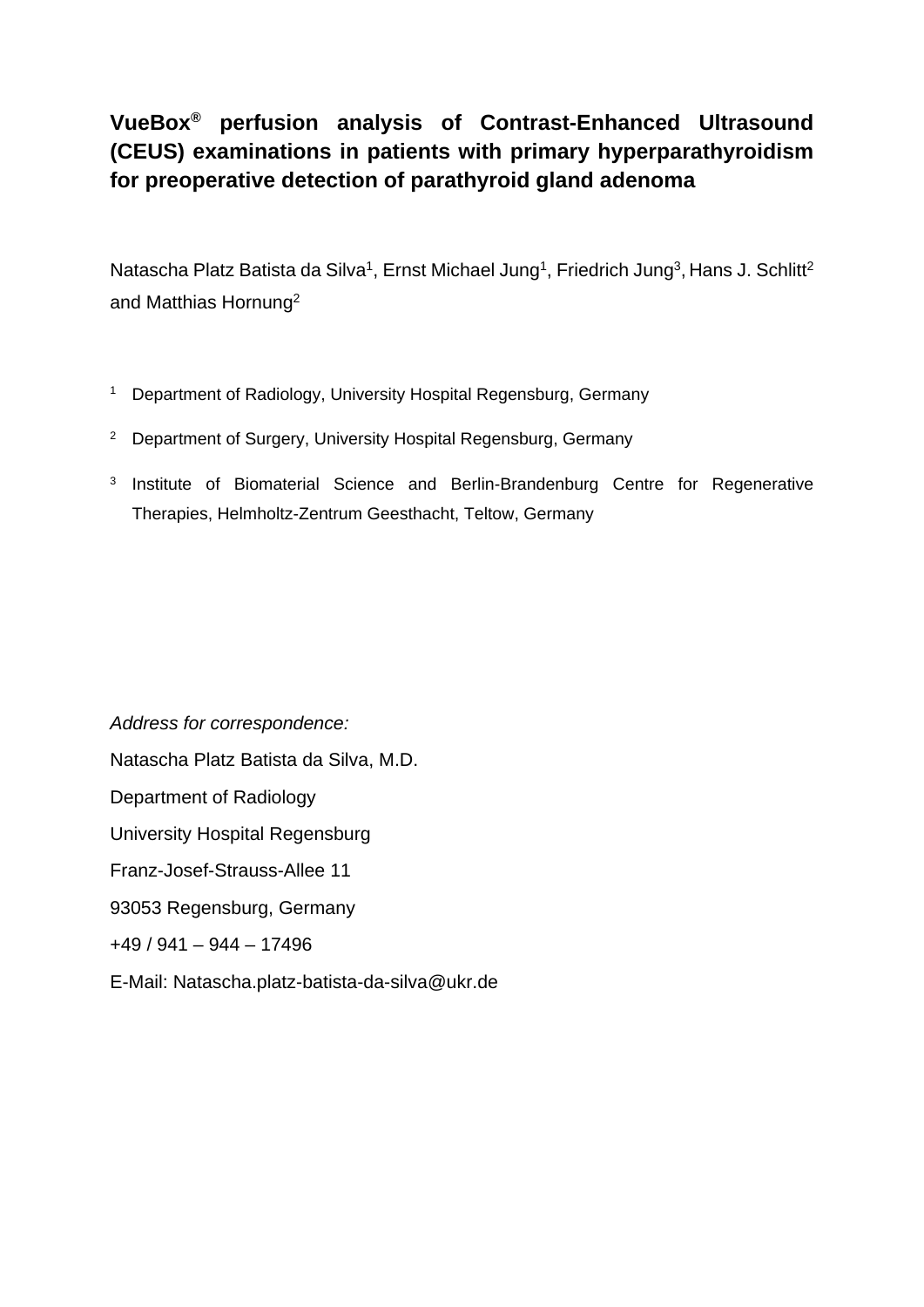# **Abstract**

**Aim**: Aim of this study was to firstly describe reproducible, objective perfusion parameters of contrast-enhanced ultrasound (CEUS) kinetics of parathyroid gland adenoma (PA) using perfusion analysis software (VueBox®, Bracco, Italy). Thereby the efficiency of quantitative CEUS for characterization of PA should be evaluated comparing ultrasound (US) to postoperative histopathological findings after PA resection.

**Material and Methods**: 42 patients with symptoms / lab work suggestive of pHPT presented a parathyroid gland lesion in B-mode US, which was consequently analyzed by dynamic CEUS. CEUS was performed by one experienced examiner after i.v.-injection of max. 2.4 ml sulphurhexaflouride microbubbles saving digital DICOM cine loops (up to 25 s) and images. PA were evaluated during arterial, venous and late phase (up to 3 min.) for perfusion characterization. A retrospective, blinded VueBox® perfusion analysis of arterial phase of 28/42 PA was performed by a second, independent examiner placing 3 ROIs manually in the PA (center, rim of PA, surrounding thyroid gland tissue) to objectify findings. US findings were correlated to postoperative histology after PA resection.

**Results:** Out of 42 patients with PA findings in CEUS, perfusion analysis could be performed in 28/42 cases only as some CEUS cine loops had too much moving. In three cases the second examiner could not detect PA retrospectively, in 25 cases PA were characterized correctly resulting in a sensitivity rate of 89.3 %. VueBox® perfusion analysis confirmed that PA present a persisting hypervascularization of the rim with higher TTP (mean 7.93 s centrally, 8.36 s rimsided), mTT (mean 56.6 s centrally, 64.5 s rim-sided) and lower PE (mean 10542.93  $rm<sup>2</sup>$ centrally, 8909.21 rm2 rim-sided) peripherally followed by a central wash-out during later phases. RT was comparable in all defined regions.

**Conclusion**: VueBox® analysis of parathyroid gland CEUS examinations seemed to be a valuable tool for quantification of a PA's perfusion and can help to detect and localize hyperfunctional parathyroid glands prior to surgery.

**Keywords:** Contrast-enhanced ultrasonography, <sup>99m</sup>Technetium-sestamibi scintigraphy, diagnostics of primary hyperparathyroidism, VueBox®, CEUS perfusion quantification, parathyroid gland adenoma

2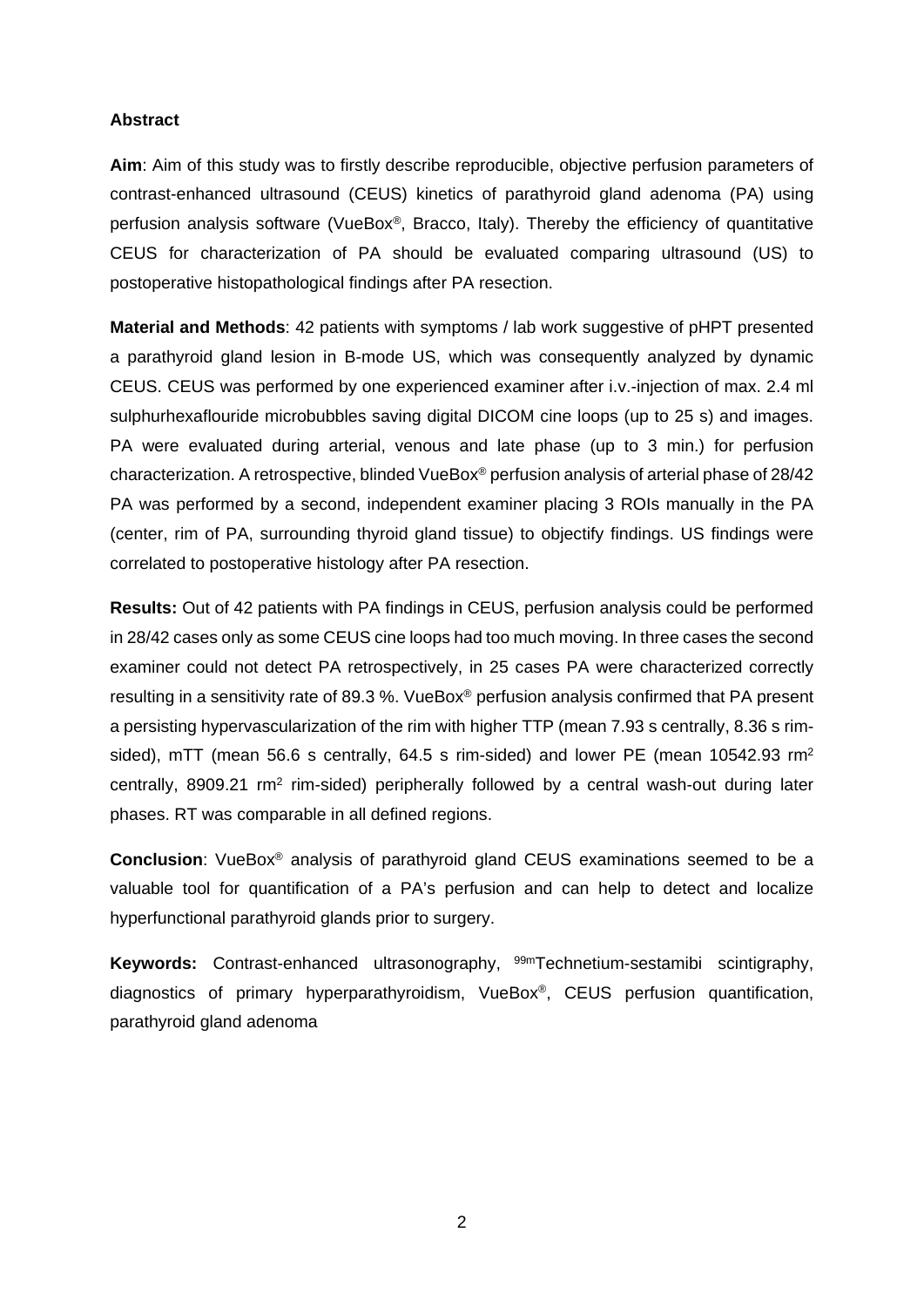#### **1. Introduction**

Preoperative localization of parathyroid gland adenomas (PA) in the case of primary hyperparathyroidism (pHPT) represents an inevitable requirement for a rapid, safe, targeted and less complicated surgery [1-3]. Different imaging techniques such as scintigraphy, positron emission tomography (PET), single-photon emission computed tomography (SPECT) or crosssectional imaging such as computed tomography (CT), magnetic resonance imaging (MRI) or conventional ultrasound (US) are available and more or less well analyzed regarding their sensitivity in detection of PA [4-15]. Depending on the imaging technique sensitivity rates over 90 % are reported for localization and characterization of PA [6-9, 13]. In this context, our group already showed that contrast-enhanced ultrasonography (CEUS) based on detection and characterization of microcirculation and microvascularization turned out as a reliable diagnostic tool to localize PA in patients with pHPT [16]. Even in the presence of concomitant goiter, double adenomas and patients with previous neck surgery CEUS revealed advantages compared to other diagnostic techniques, especially 99mTechnetium-sestamibi scintigraphy [17, 18]. However, for correct and reliable application of CEUS a well-experienced examiner is required, which is the most important limitation for a widespread availability as standard diagnostic procedure [17]. More reliable and thus also less examiner-dependent, modern computer software which enable a quantification of an organ's or lesion's perfusion are available to simplify CEUS interpretation of parathyroid gland adenoma and to make diagnostic exploration easier [19, 20]. A contrast perfusion quantification program such as VueBox® (Bracco, Italy) implies a detailed quantitative analysis using color-coded maps and perfusion curves. Thereby, reproducible perfusion parameters can be acquired in order to evaluate the kinetics of a lesion's microvascularization [21], which can be performed and interpreted more easily by less experienced examiners too.

Aim of this study was to initially describe reproducible perfusion parameters of PA using VueBox® analysis of CEUS examinations [22]. Thereby, the efficiency of VueBox® for diagnosis of PA in patients with pHPT should be assessed by correlation to histopathological results after parathyroid gland resection.

#### **2. Methods**

The study was approved by the Institutional Review Board of the University Hospital of Regensburg (# 11-101-0168). Written informed consent by all patients was obtained prior to any investigations.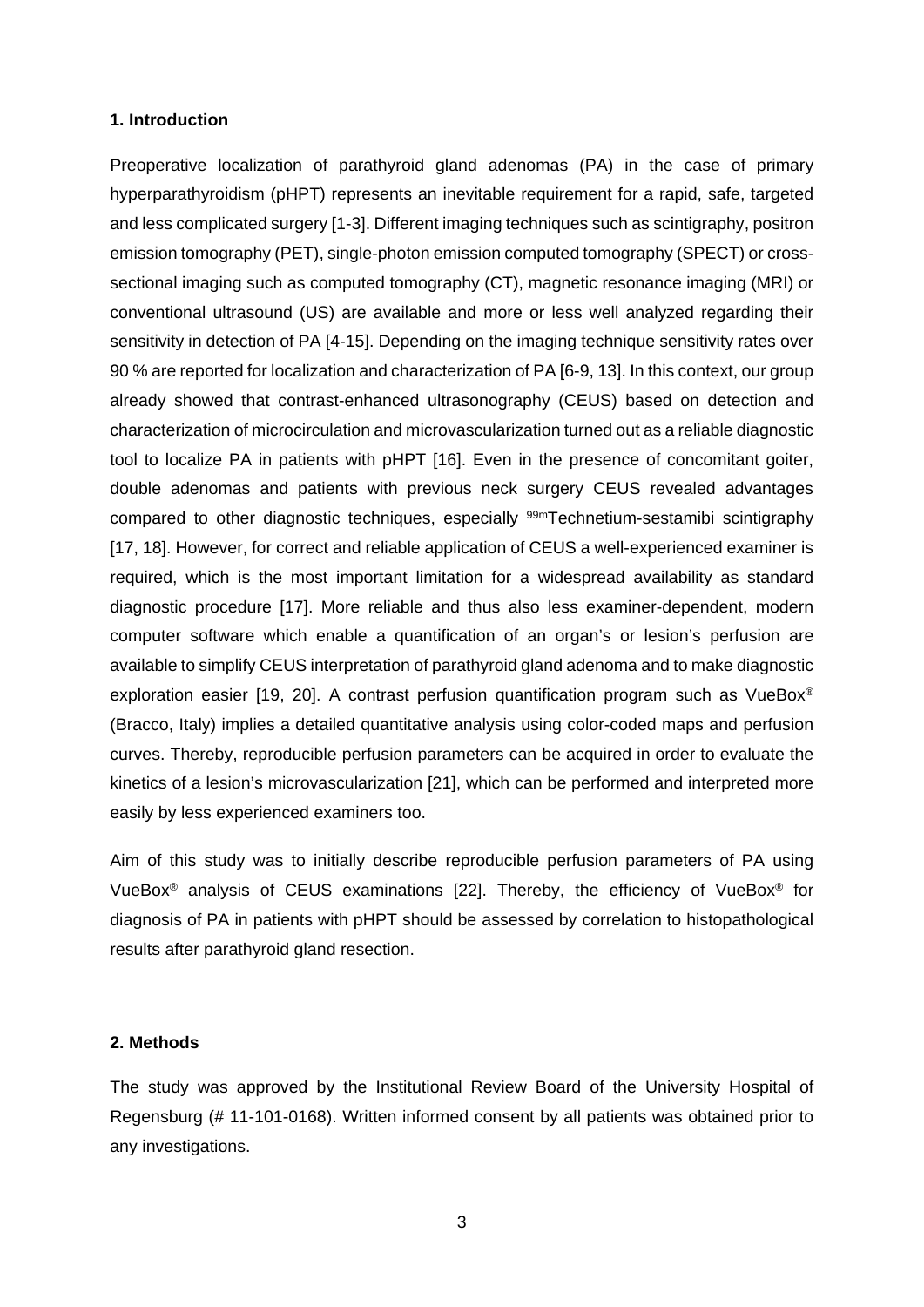US DICOM data of CEUS examinations of 42 subsequent patients with suspicion of PA in Bmode US were retrospectively analyzed. The suspicion was based on clinical signs of and/or lab work suggesting the presence of a pHPT assessed by the local department of surgery. Exclusion criteria were persistent or recurrent pHPT, secondary HPT and/or allergy to contrast agent.

All US examinations were performed by one experienced examiner (> 10 years experience with over 3000 US examinations per year) using multifrequency linear probes of 6-9 MHz in virtual convex mode. Every examination included fundamental B-scan in the axial and sagittal plane and Doppler sonography techniques such as Color Coded Doppler sonography (CCDS) and Power Doppler (PD). The US examinations were stored digitally as DICOM cine loops or images on the ultrasound machine and in PACS in axial and/or sagittal plane of the parathyroid regions for subsequent evaluation. After detection of focal parathyroid gland lesions, the same examiner performed CEUS after i.v. - bolus injections of up to 2.4 ml sulphurhexaflouride microbubbles (SonoVue®, Bracco, Italy) in Contrast Harmonic Imaging Technique (CHI) with a reduced mechanical index (MI) of 0.16. Parallel imaging of CEUS and B-mode was used to dynamically evaluate parathyroid lesions from (early) arterial  $(10 - 45 s)$  up to a late phase  $(2 s)$ min. or more). The initial arterial loop was documented continuously up to 25 s scanning bilateral parathyroid regions alternately followed by loops of 5 – 10 s for further evaluation of wash-in and wash-out kinetics (Fig. 1). A persisting arterial hyperenhancement of the rim followed by a central wash-out up to the late phase were considered signs of PA. If signs of PA were present in B-mode and CEUS, the loops were secondly stored on an external harddrive for secondary VueBox<sup>®</sup> analysis by an independent examiner.

VueBox $^{\circledR}$  is an external CEUS perfusion analysis software with already integrated motion correction. Using digitally stored DICOM cine loops, evaluation of organs' or lesions' perfusion is enabled after linearization of the DICOM clips and application of curve-fitting models. US data were anonymously transferred to VueBox $^{\circledR}$  for a retrospective reading by a second, blinded examiner. Analysis was performed in dual screen mode (B-Mode and CEUS) starting with a synchronization of B-mode and CEUS of the first arterial loop. Next, regions of interest (ROIs) were placed manually in the center of the suspected tumor, the margin of the parathyroid gland lesion and in the thyroid gland as reference region (Figs. 2 and 3). Results of the software's perfusion analysis were presented as parametric images (color-coded maps) and fitted and linearized time intensity curves (TIC). An automatic calculation of reproducible perfusion parameters including absolute peak enhancement (PE) as expression of echo power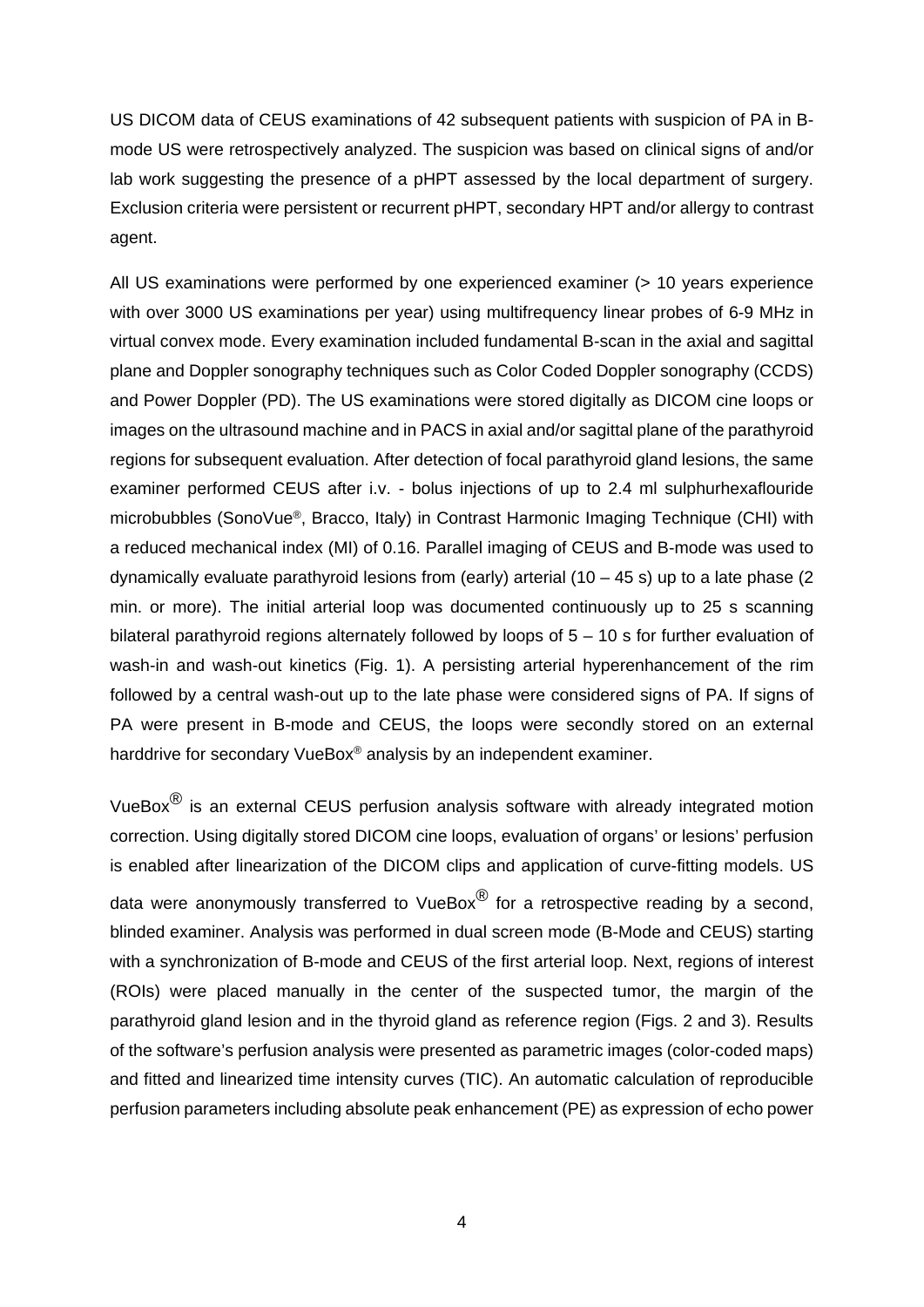(in rm2), mean Transit Time (mTT in s), Time to Peak (TTP in s), and Rise Time (RT in s) of parathyroid lesions and thyroid gland for reference reasons was performed [21, 22].



Fig. 1. B-mode (left) and CEUS (right) of a patient with concomitant goiter and intrathyroidal nodules as well as a parathyroid gland lesion (see white arrows upper right image) During arterial phase (at 13 s, upper images, arrows) the lesion shows a rim hypervascularization followed by a central wash-out during later contrast phases (at 55 s, bottom image, circle and arrow). Findings were suggestive of a PA. Postoperative histopathological results after surgical resection confirmed US findings.

US findings were correlated to histopathological results after surgical resection of PA to confirm findings. Complete removal of hyperfunctioning parathyroid glands was documented by intraoperative measurement of parathyroid hormone serum levels (IOPTH). Follow-up of the calcium serum level was performed immediately and after 8 weeks.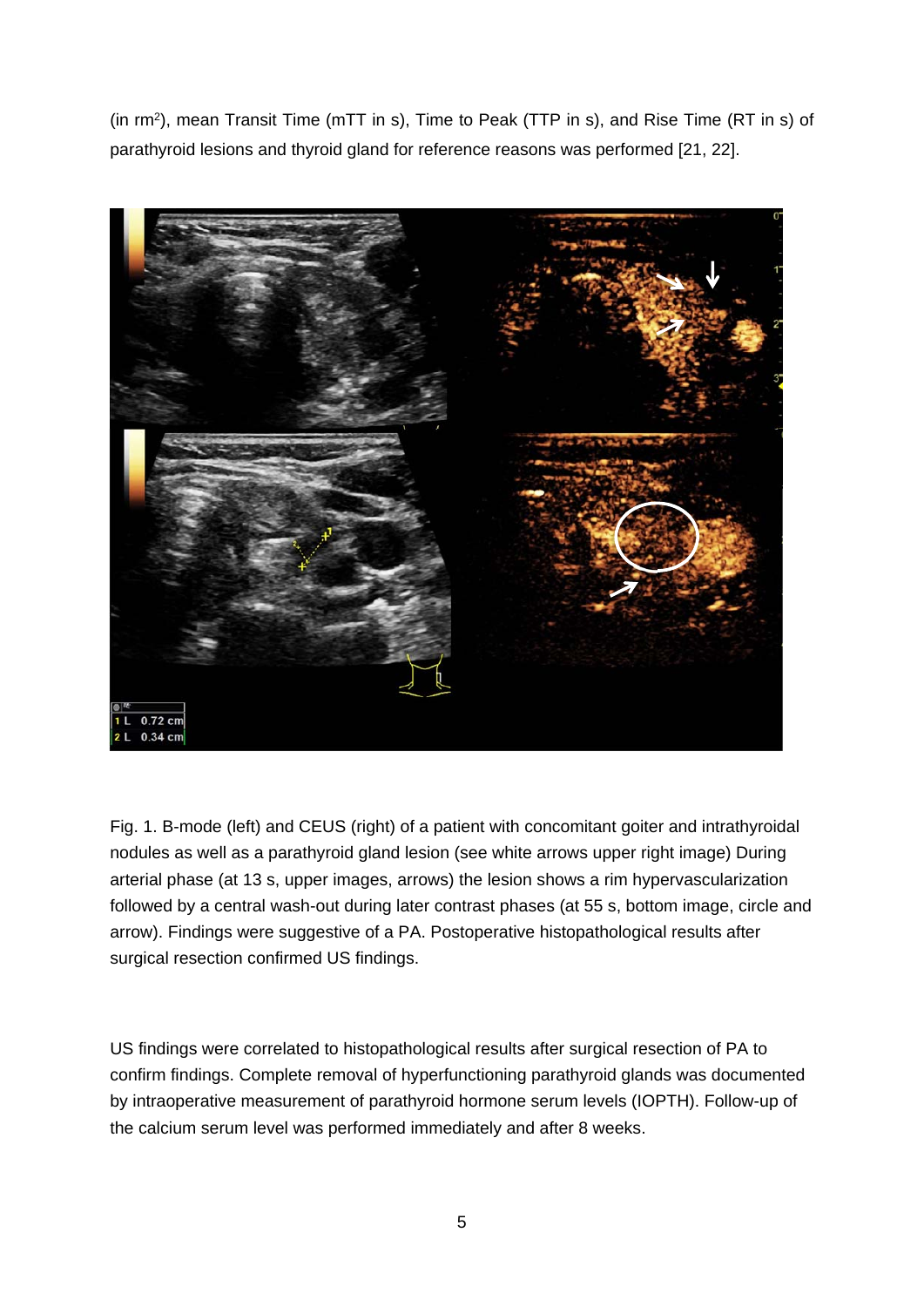

Fig. 2. VueBox® analysis of another patient with parathyroid gland lesions suspicious of PA. After synchronization of externally stored US B-mode and CEUS loops, a linearization is performed. By manual placement of differently colored ROIs inside the target lesion, at its rim and in the thyroid tissue as reference region, a TIC-analysis can be performed to acquire reproducible perfusion parameters. This figure shows an application example of VueBox® for measurement of the mTT in the PA's center (green ROIs), in its periphery (yellow ROIs) and in the reference thyroid tissue (lilac ROIs). The fitted curves (bottom left) represent the results of the table (bottom right) graphically. The highest mTT could be measured at the PA's rim followed by its center. The thyroid presented the lowest mTT.

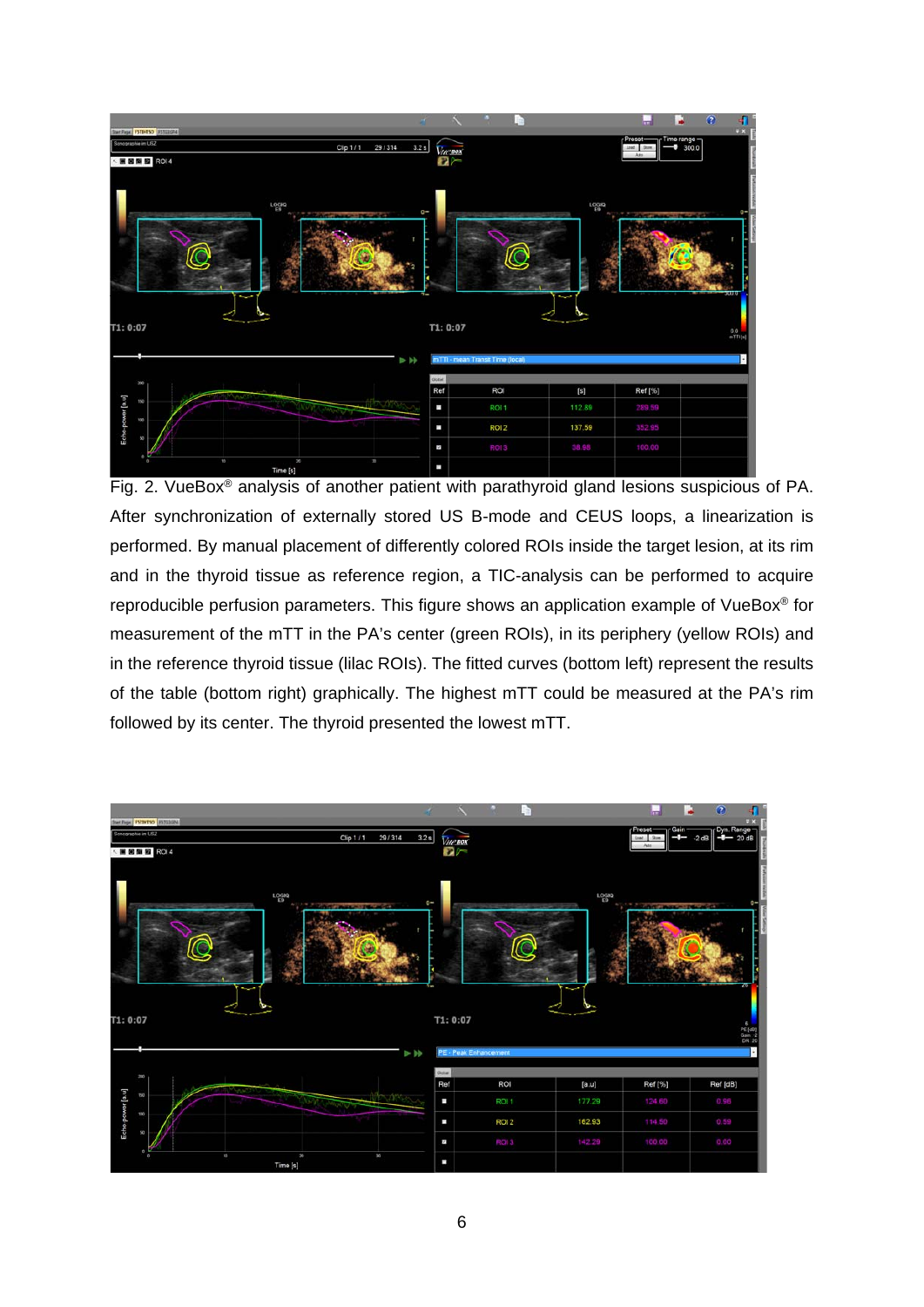Fig. 3. VueBox® analysis of the same patient as in Fig. 2 with parathyroid gland lesion suspicious of PA. After manual placement of differently colored ROIs inside the target lesion, at its rim and in the thyroid tissue as reference region, a TIC-analysis can be performed to acquire reproducible perfusion parameters. This figure shows an application example of VueBox® for measurement of the Peak Enhancement in the PA's center (green ROIs), in its periphery (yellow ROIs) and in the reference thyroid tissue (lilac ROIs). The fitted curves (bottom left) represent the results of the table (bottom right) graphically. Values in PA were higher than in the reference region though PE was lower at the rim compared to central measurements.

## **3. Statistics**

Statistical analysis was performed using SPSS (24, IBM) and Microsoft Excel (Version 14.7). Arithmetic mean value  $\pm$  standard deviation are given for all analyzed perfusion parameters. For statistical analysis a one-factorial ANOVA was used to verify changes between center and rim of a tumor and also between tumor and surrounding tissue. The sensitivity rate was defined as number of all correctly characterized PA in relation to all examined PA.

#### **4. Results**

A total number of 42 patients with lab findings of pHPT and suspected PA in B-Mode US were examined in the local US department using CEUS performed by an experienced examiner. Qualitative reading of CEUS loops showed an arterial hyperenhancement of the lesions' rim in 27 of 42 cases and a late central wash-out in all 42 cases indicating the presence of PA. Sensitivity of CEUS was 100 %. IOPTH monitoring during PA resection showed a sufficient decrease in all cases indicating the complete resection. Postoperative histopathology confirmed presence of parathyroid gland adenoma in all 42 cases.

A secondary perfusion analysis of the enlarged parathyroid glands was performed by an independent, second reader to evaluate the efficiency of VueBox®. As some CEUS cine loops had too much moving artifacts or did not document a single gland over a sufficient time period, only 28 of 42 cases could be analyzed by VueBox®.

PA could be correctly detected and characterized in 25 of 28 cases using VueBox<sup>®</sup> perfusion analysis. In 3 cases the second examiner failed to correctly position the ROIs suggesting that the reader could not identify and characterize these lesions. Therefore, the resulting sensitivity rate for PA was 89.3 % using VueBox®.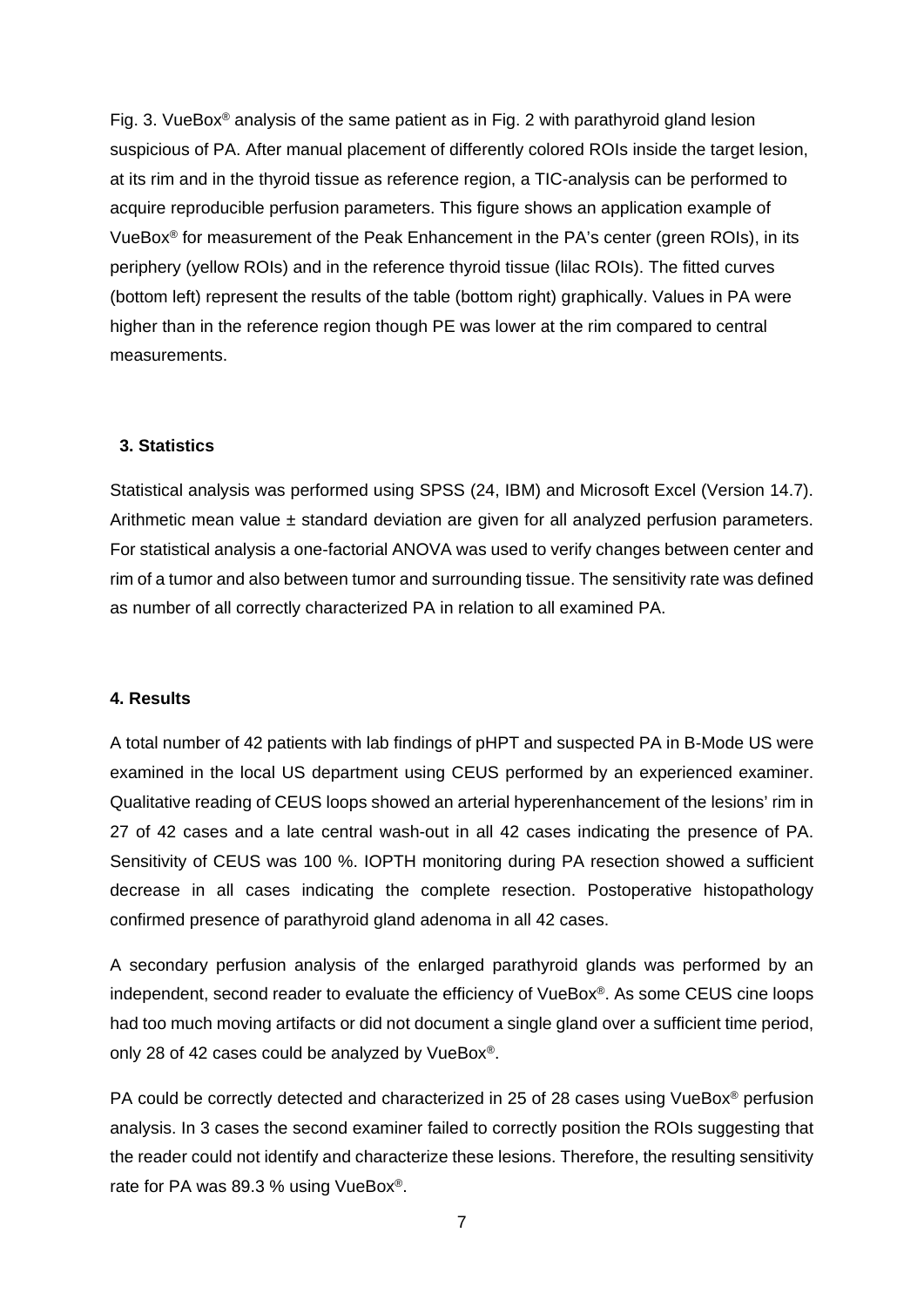Comparing both techniques, CEUS performed by an experienced examiner was superior to perfusion analysis using VueBox® in detection of PA.

VueBox® analysis confirmed that adenomas of the parathyroid gland show a hypervascularization of their rim in arterial phase presenting a higher TTP and lower PE at the rim side of lesions compared to central areas. The mean PE in the center was 10542.9 rm<sup>2</sup>  $\pm$ 2205.94 rm<sup>2</sup> (28 – 14954.8 rm<sup>2</sup>), at the rim 8909.21 rm<sup>2</sup> ± 15258.46 rm<sup>2</sup> (28 – 62055.4 rm<sup>2</sup>), in the thyroid gland 9174 rm<sup>2</sup>  $\pm$  15539.2 rm<sup>2</sup> (28 – 58626.5 rm<sup>2</sup>). The mean TTP in the PA center was 7.93 s  $\pm$  5.46 s (0.94 – 26.97 s), at the rim 8.36 s  $\pm$  5.52 s (2.4 – 26.59 s) and inside the thyroid 7.99 s  $\pm$  4.92 s (1.18 – 25.27 s). The RT did not essentially differ neither in rim side and central areas of the PA nor in the reference tissue. The peripheral mean RT was 5.54 s  $\pm$  4.2 s (rim,  $0.5 - 17.4$  s) and the central mean RT was  $5.26$  s  $\pm$  4.09 s (0.51 – 18.3 s). The mean RT inside the reference tissue was  $5.56$  s  $\pm$  4.32 s (1.15 – 18.8 s). The mTT at the rim side of PA (mean 64.5 s  $\pm$  93.9 s, 5.21 – 441.3 s) was higher compared to the mTT in the center of parathyroid lesions (mean 56.6 s  $\pm$  81 s, 4.3 – 399.5 s), though the mTT of the thyroid gland was comparable to the mTT in the PA center (mean  $59.5 s \pm 68.86 s$ , 4.83 – 308.45 s). These results are summarized in Table 1. None of the parameters quantified using the VueBox® software was significantly changed: center versus rim versus surrounding tissue.

## **Table 1:**

| Mean           | PE.               | <b>TTP</b>       | mTT               | <b>RT</b>        |
|----------------|-------------------|------------------|-------------------|------------------|
| (Range)        | (in $rm^2$ )      | (in s)           | (in s)            | (in s)           |
|                | 10542.93          | 7.9              | 56.6              | 5.26             |
| <b>Center</b>  | $(28 - 14954.8)$  | $(0.94 - 26.97)$ | $(4.3 - 399.45)$  | $(0.51 - 18.3)$  |
| <b>Rim</b>     | 8909.21           | 8.36             | 64.46             | 5.53             |
|                | $(28 - 62055.38)$ | $(2.4 - 26.59)$  | $(5.21 - 441.31)$ | $(0.45 - 17.38)$ |
| <b>Thyroid</b> | 9173.99           | 7.99             | 59.47             | 5.56             |
|                | (28 – 58626.46)   | $(1.18 - 25.73)$ | $(4.83 - 308.45)$ | $(1.15 - 18.8)$  |

Overview of secondary measured perfusion parameters of PA using VueBox®.

PE = Peak. Enhancement, TTP = Time to Peak, mTT = Mean Transit Time, RT = Rise Time. All given parameters represent absolute perfusion values of PA after manual placement of ROI in the center and the rim side of the lesion as well as in the thyroid tissue as reference region.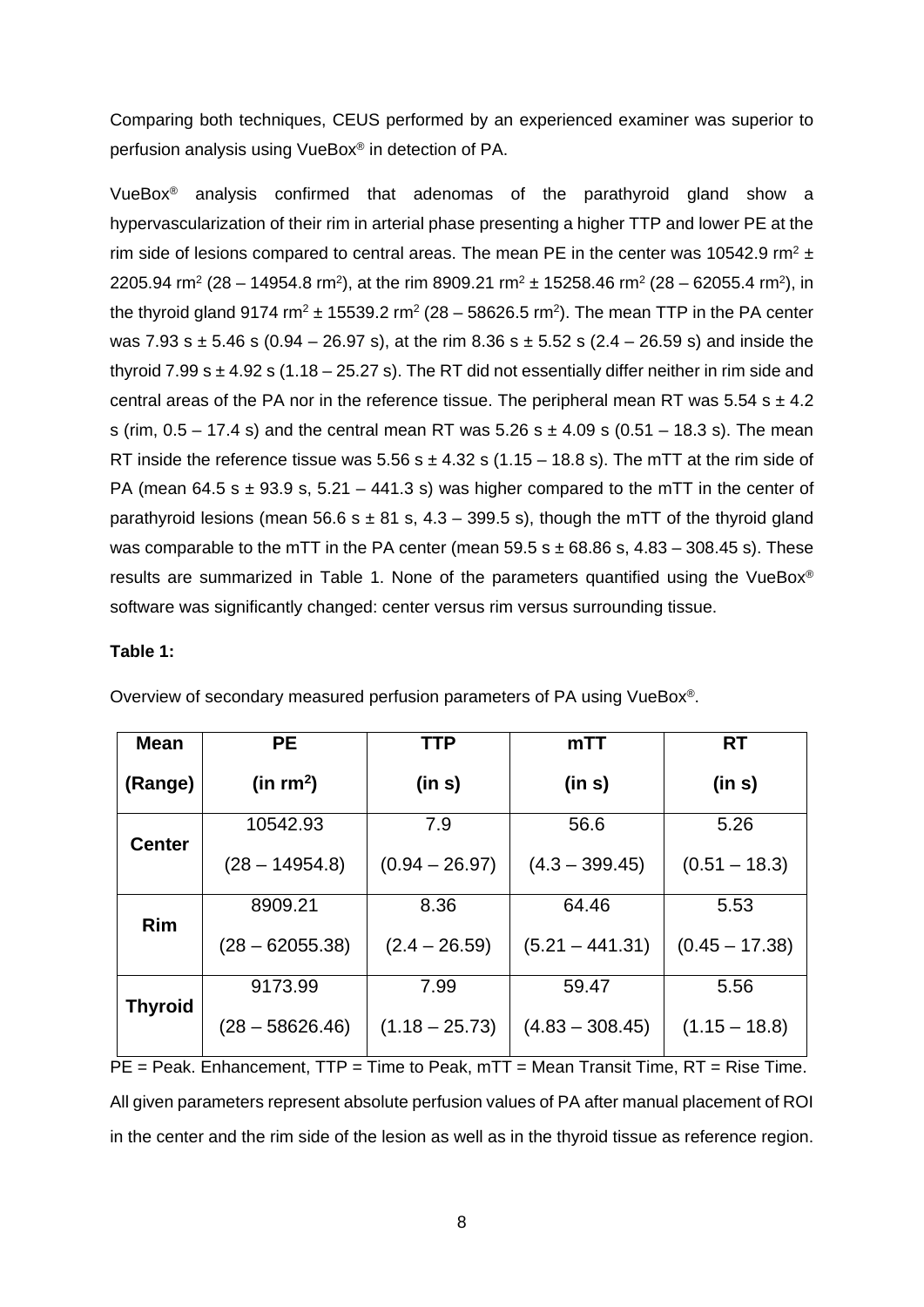#### **5. Discussion**

In this study B-mode and CEUS were used to detect and characterize non-ectopic parathyroid gland lesions suspect of PA in patients with pHPT. Lesions > 1 cm can often be assessed by conventional techniques such as B-mode and CCDS [23]. However, ectopic or smaller parathyroid lesions (< 1 cm) can be difficult to detect and differentiate from the surrounding tissue, e.g. when concomitant goiter is present, as well as from lymph nodes as they show similar findings in B-mode US. [24, 25]

Using CEUS, a differentiation of focal parathyroid lesions from lymph nodes is enabled as PA present with persisting hypervascularization at their rims whereas lymph nodes show a central hypervascularization. These findings underline the advantage of CEUS for assessment of parathyroid gland lesions compared to B-mode US alone or other cross-sectional imaging techniques e.g. CT or MRI or scintigraphy. Though B-mode US is reported to be less sensitive in PA detection compared to scintigraphy, Agha et al. reported sensitivity rates of > 95 % for PA detection using CEUS compared to 60.8 % for sestamibi scintigraphy [5, 17, 18]. Even if i.v. - contrast media are used, a differentiation of PA and lymph nodes can be difficult as both lesion types show a homogenous contrast enhancement in CT or MRI. Only by application of late contrast phases  $(1 - 3 \text{ min.})$  a wash-out of a suspicious lesion can be detected which enables a differentiation of lymph nodes and PA. This kind of diagnostic procedure is limited in CT examination as it would lead to a double radiation exposure of patients and is hardly applicable during clinical routine.

In this study, a second off-line evaluation of CEUS DICOM data was performed to evaluate the VueBox® efficiency. VueBox® findings proved that patients with PA showed a measureable hypervascularization of their rim and were centrally hypovascularized [14, 17]. However, CEUS was superior to the perfusion quantification program concerning the detection of PA resulting in a higher sensitivity rate. CEUS enables a quantification of microvascularization including capillaries and gives important preoperative information about parathyroid gland adenomas. An intratumoral hypovascularization of parathyroid gland adenomas (mean mTT 56.6 s) up to a depth of 4 cm was shown with contrast enhancement of the PA's rim over a mean transit time of about 64 s compared to the thyroid gland with a mean mTT of 59 s. These findings suggested that a differentiation of PA might be simplified by use of VueBox<sup>®</sup> though it doesn't seem to be an applicable tool for clinical routine yet. Significant differences in tumor perfusion have already been reported in hepatic applications using VueBox<sup>®</sup>: Wildner et al. could quantify significant perfusion differences between hepatocellular and cholangiocellular carcinoma, which could not be achieved in this study [22]. However, our results suggest that further prospective studies with larger patient cohorts are required to potentially detect significant quantifiable differences in PA perfusion.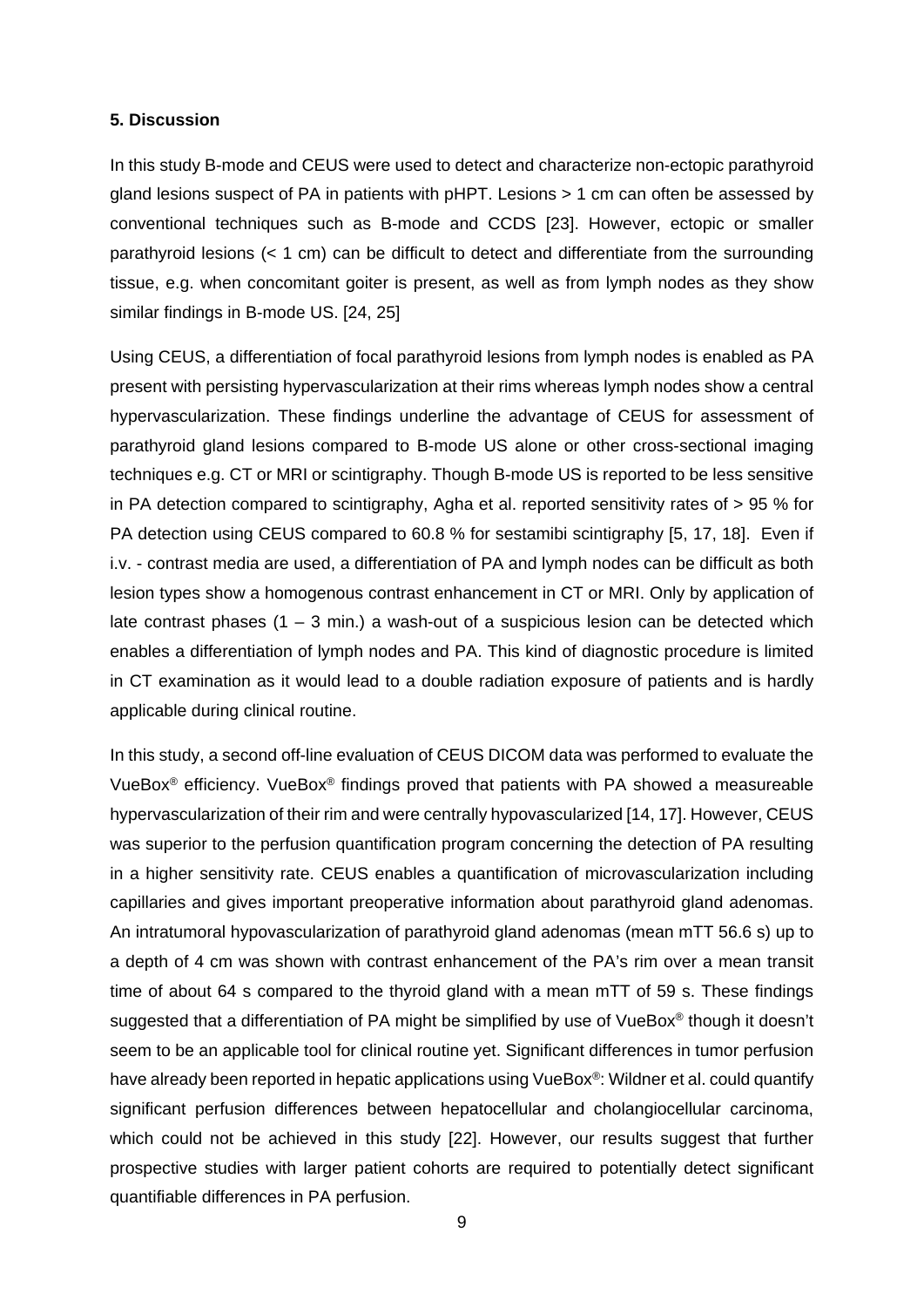In three cases the second reader was unable to detect three parathyroid gland lesions by misplacing the ROIs. Because of that, an experienced examiner is needed for secondary perfusion analysis of the CEUS cine loops as a retrospective detection of lesions in externally, anonymously stored cine loops can be difficult. Furthermore, cine loops for VueBox® analysis have to be long enough (complete arterial phase of one lesion) and should be free of moving artifacts to acquire reproducible and reliable perfusion values [20, 21]. Some loops in our study had a maximum continuous length of 25 s only, because the US examiner tried to assess both sides of the parathyroid gland lesions during the arterial phase after one single bolus injection of microbubbles. Therefore, in some cases the actual effective maximum peak enhancement has been missed in the documented loops so that findings need to be interpreted cautiously. Due to that fact, VueBox® alone is not feasible yet for detection of PA in routine use and Bmode and CEUS have to be performed and interpreted correctly first by an experienced examiner. To rule out this limitation and to gain loops of sufficient length, a prospective study with two i.v. - bolus injections of contrast medium should be performed to firstly detect the PA and secondly characterize them [16, 17]. Though a second injection could help eliminating this limitation, it would be quite cost-intensive and seems not to be applicable during clinical routine as it would be time-extensive too.

Perfusion analysis of PA using VueBox® showed that perfusion parameters of PA differ sufficiently from the measurements in the thyroid gland so that a more reliable detection and characterization of PA is enabled. Though an experienced examiner is needed to acquire highquality cine loops for secondary reading, the software enabled a quantitative assessment of PA's vascularization, which can be used for follow-up examinations after resection, if findings could be well objectified. Compared to computer assisted software for CT or MRI for detection of focal lesions [26], VueBox® is a non standardized software, which cannot detect possible PA automatically but needs manual placement of ROIs inside or around target lesions by an experienced examiner.

All US findings of PA were correlated to postoperative histopathology and all examined lesions were confirmed to be PA.

In comparison to scintigraphy B-mode US and CEUS offer the advantage of radiation free examinations, which are even more cost effective. However, Karakas et al. reported no further advantage of CEUS compared to sestamibi scintigraphy and SPECT for PA detection, but mentioned their limited cohort of 25 patients only. In contrast, Agha et al. reported higher sensitivity rates for CEUS in detection of PA compared to scintigraphy [18]. Berber et al. confirmed these results reporting a superiority of US over sestamibi scintigraphy scans [25]. Furthermore, side effects of other i.v. - contrast agents of CT or MRI such as kidney or thyroid injuries are not described using CEUS [27]. Sulphurhexaflouride microbubbles can easily be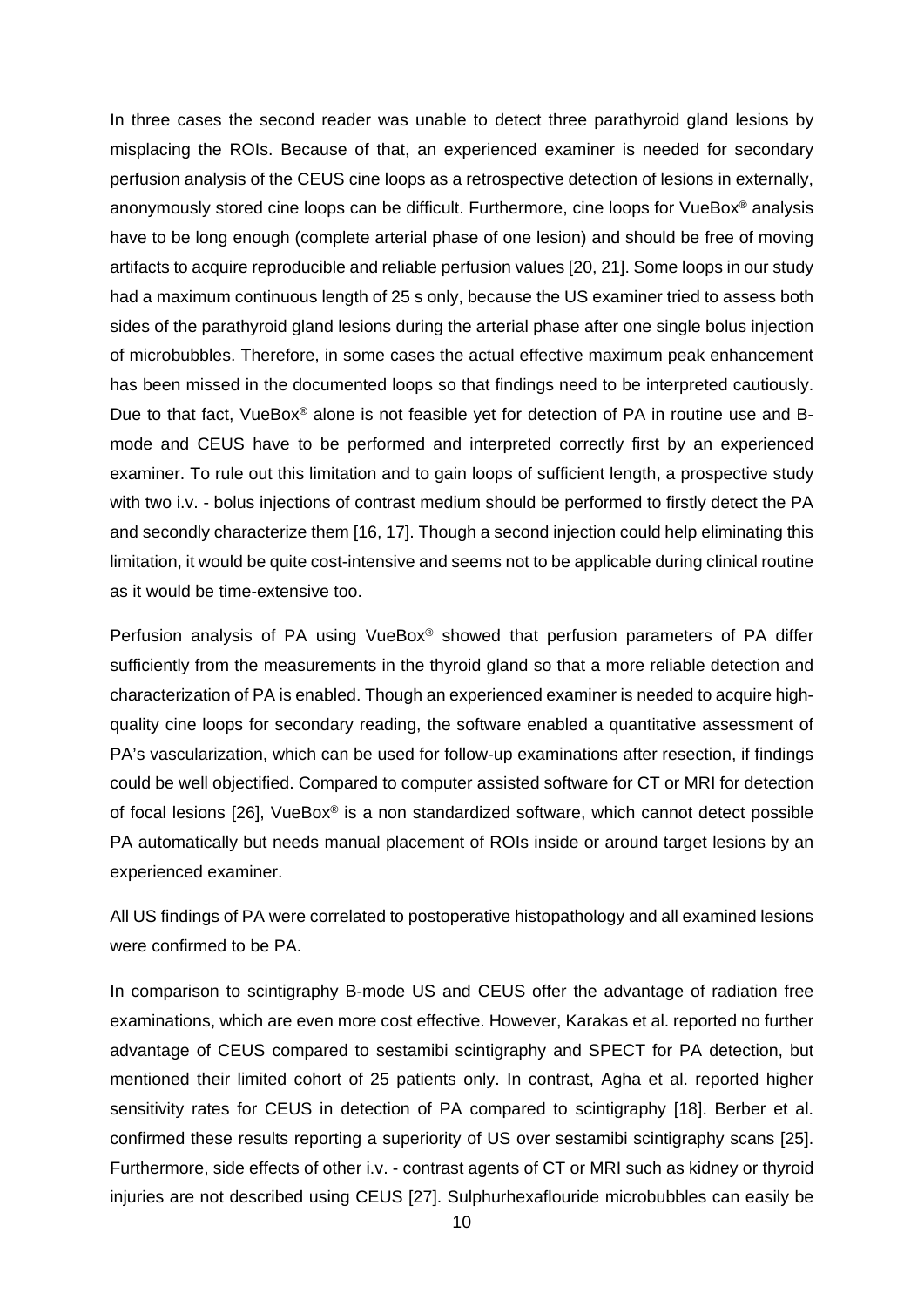reapplied if needed without side effects, which sometimes is needed for a more detailed detection and characterization of PA. In clinical routine, more than one imaging technique is usually applied for preoperative PA localization to minimize surgical extent. Bergenfelz et al. reported in this regard, that the risk of postoperative hypocalcemia decreases with the use of localization techniques, though in clinical routine more than two imaging modalities are performed in a few individual cases only [28].

# **6. Conclusion**

B-mode and CEUS of parathyroid glands have a high diagnostic value for localization and characterization of PA in patients with pHPT when conducted by an experienced examiner. Though perfusion quantification softwares offer the additional advantage of quantitative perfusion analysis, which can support less experienced examiners in PA evaluation, VueBox® application still requires an experienced examiner and does not seem to be applicable to clinical routine yet.

#### **References**

- 1. Laird AM, Libutti SK. Minimally Invasive Parathyroidectomy Versus Bilateral Neck Exploration for Primary Hyperparathyroidism. Surg Oncol Clin N Am. 2016;25:103-118.
- 2. Ruda JM, Hollenbeak CS, and Stack Jr. BC. A systematic review of the diagnosis and treatment of primary hyperparathyroidism from 1995 to 2003. Otolaryngol Head Neck Surg. 2005;132:359-372.
- 3. Stawicki SP, El Chaar M, Baillie DR, Jaik NP, and Estrada FP. Correlations between biochemical testing, pathology findings and preoperative sestamibi scans: A retrospective study of the minimally invasive radioguided parathyroidectomy (MIRP) approach. Nucl Med Rev Cent East Eur. 2007;10:82-86.
- 4. Kuzminski SJ, Sosa JA, and Hoang JK. Update in Parathyroid Imaging. Magn Reson. Imaging Clin N Am. 2018;26:151-166.
- 5. Bhansali A, Masoodi SR, Bhadada S, Mittal BR, Behra A, Singh P. Ultrasonography in detection of single and multiple abnormal parathyroid glands in primary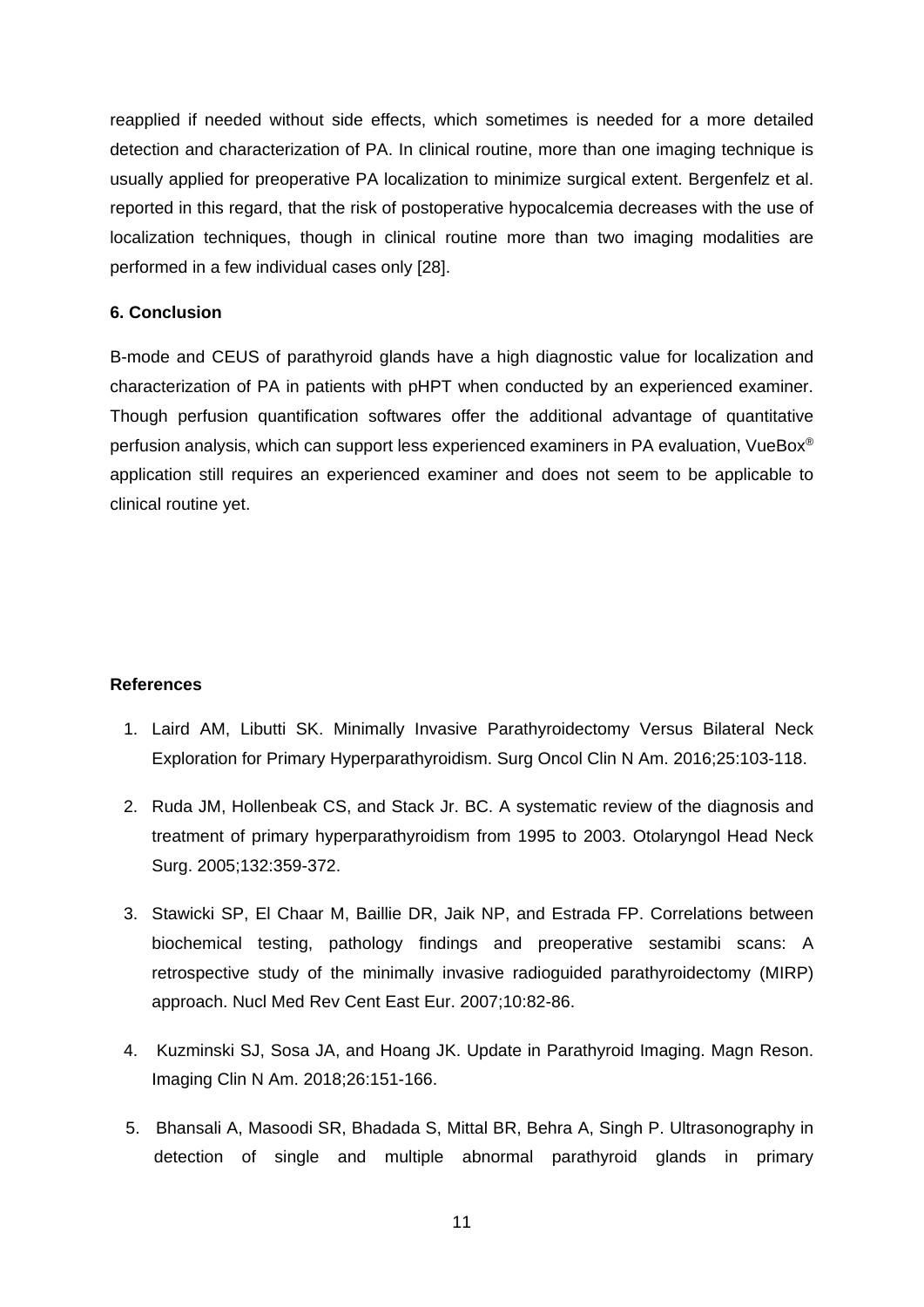hyperparathyroidism: Comparison with radionuclide scintigraphy and surgery. Clin Endocrinol (Oxf). 2006;65(3):340-5.

- 6. Coakley AJ, Kettle AG, C. Wells P, O'Doherty MJ, Collins RE. 99Tcm sestamibi--a new agent for parathyroid imaging. Nucl Med Commun. 1989;10:791-794.
- 7. Moka D, Voth E, Dietlein M, Larena-Avellaneda A, Schicha H. Preoperative localization of parathyroid adenomas using 99mTc-MIBI scintigraphy. Am J Med. 2000;108:733-736.
- 8. Lavely WC, Goetze S, Friedman KP, Leal JP, Zhang Z, Garret-Mayer E, Dackiw AP, Tufano RP, Zeiger MA, Ziessman HA. Comparison of SPECT/CT, SPECT, and planar imaging with single- and dual-phase (99m)Tc-sestamibi parathyroid scintigraphy. J Nucl Med. 2007;48:1084-1089.
- 9. Chien D, Jacene H. Imaging of parathyroid glands. Otolaryngol. Clin North Am. 2010;43:399-415.
- 10. Otto D, Boerner AR, Hofmann M, Brunkhorst T, Meyer GJ, Petrich T, Scheumann GF, Knapp WH. Pre-operative localisation of hyperfunctional parathyroid tissue with 11Cmethionine PET. Eur J Nucl Med Mol Imaging. 2004;31:1405-1412.
- 11. Beggs AD, Hain SF. Localization of parathyroid adenomas using 11C-methionine positron emission tomography. Nucl Med Commun. 2005;26:133-136.
- 12. Schalin-Jantti C, Ryhanen E, Heiskanen I, Seppanen M, Arola J, Schildt J, Vaisanen M, Nelimarkka L, Lisinen I, Aalto V, Nuutila P, Valimaki MJ. Planar scintigraphy with 123I/99mTc-sestamibi, 99mTc-sestamibi SPECT/CT, 11C-methionine PET/CT, or selective venous sampling before reoperation of primary hyperparathyroidism? J Nucl Med. 2013;54:739-747.
- 13. Delorme S, Zechmann C, Haberkorn U. Imaging diagnostics of hyperparathyroidism Der Radiologe. 2013;53(3):261-76.
- 14. He YP, Xu HX, Li XL, Li DD, Bo XW, Zhao CK, Liu BJ, Wang D, Xu HX. Comparison of Virtual Touch Tissue Imaging & Quantification (VTIQ) and Toshiba shear wave elastography (T-SWE) in diagnosis of thyroid nodules: Initial experience. Clin Hemorheol Microcirc. 2017;66(1):15-26.
- 15. He YP, Xu HX, Wang D, Li XL, Ren WW, Zhao CK, Bo XW, Liu BJ, Yue WW. First experience of comparisons between two different shear wave speed imaging systems in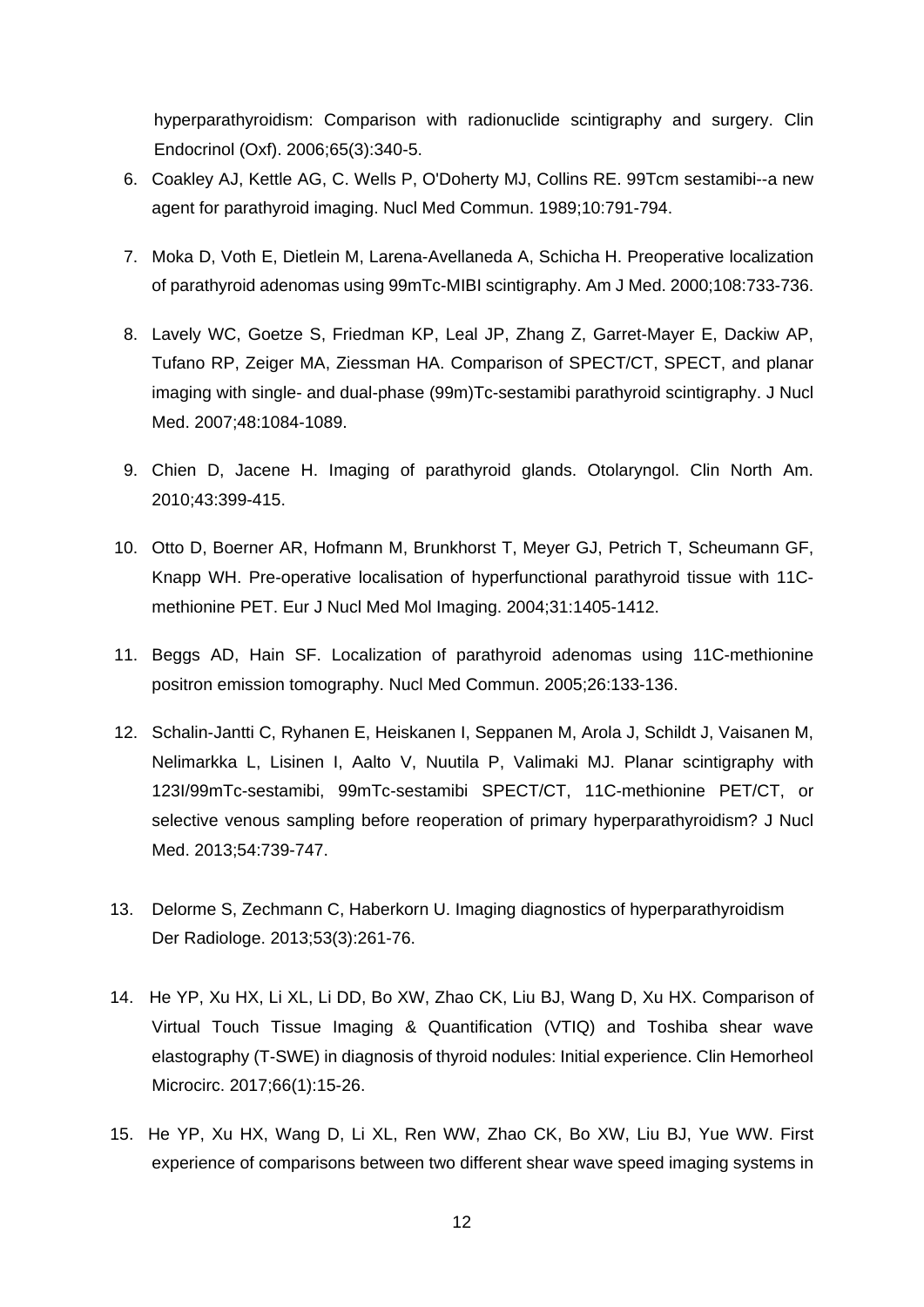differentiating malignant from benign thyroid nodules. Clin Hemorheol Microcirc. 2017;65(4):349-361.

- 16. Uller W, Jung EM, Hornung M, Ross C, Jung W, Schlitt HJ, Stroszczynski C, Agha A. Evaluation of the microvascularization of pathologic parathyroid glands in patients with primary hyperparathyroidism using conventional ultrasound and contrast-enhanced ultrasound. Clin Hemorheol Microcirc. 2011;48:95-103.
- 17. Agha A, Hornung M, Stroszczynski C, Schlitt HJ, Jung EM. Highly efficient localization of pathological glands in primary hyperparathyroidism using contrast-enhanced ultrasonography (CEUS) in comparison with conventional ultrasonography. J Clin Endocrinol Metab. 2013;98:2019-2025.
- 18. Agha A, Hornung M, Schlitt HJ, Stroszczynski C, Jung EM. The role of contrastenhancend ultrasonography (CEUS) in comparison with 99mTechnetium-sestamibi scintigraphy for localization diagnostic of primary hyperparathyroidism. Clin Hemorheol Microcirc. 2014;58:515-520.
- 19. Wiesinger I, Kroiss E, Zausig N, Hornung M, Zeman F, Stroszczynski C, Jung EM Analysis of arterial dynamic micro-vascularization with contrast-enhanced ultrasound (CEUS) in thyroid lesions using external perfusion software: First results. Clin Hemorheol Microcirc. 2016;64(4):747-755.
- 20. Dietrich CF, Averklou MA, Correas JM, Lassau N, Leen E, Piscaglia F. An EFSUMB introduction into Dynamic Contrast-Enhanced Ultrasound (DCE-US) for quantification of tumour perfusion. Ultraschall in Med. 2012;33(4):344-51.
- 21. Tranquart F, Mercier L, Frinking P, Gaudand E, Arditi M, Perfusion Quantification in Contrast-Enhanced Ultrasound (CEUS) – ready for research projects and routine clinical use. Ultraschall in Med. 2012;33:31–S38.
- 22. Wildner D, Pfeifer L, Goertz RS, Bernatik T, Sturm J, Neurath MF Strobel D. Dynamic contrast-enhanced ultrasound (DCE-US) for the characterization of hepatocellular carcinoma and cholangiocellular carcinoma, Ultraschall in Med. 2014; 35(6):522–527.
- 23. Rickes S, Sitzy J, Neye H, Ocran KW, Wermke W. High-resolution ultrasound in combination with colour-Doppler sonography for preoperative localization of parathyroid adenomas in patients with primary hyperparathyroidism. Ultraschall in Med. 2003;24(2):85-9.